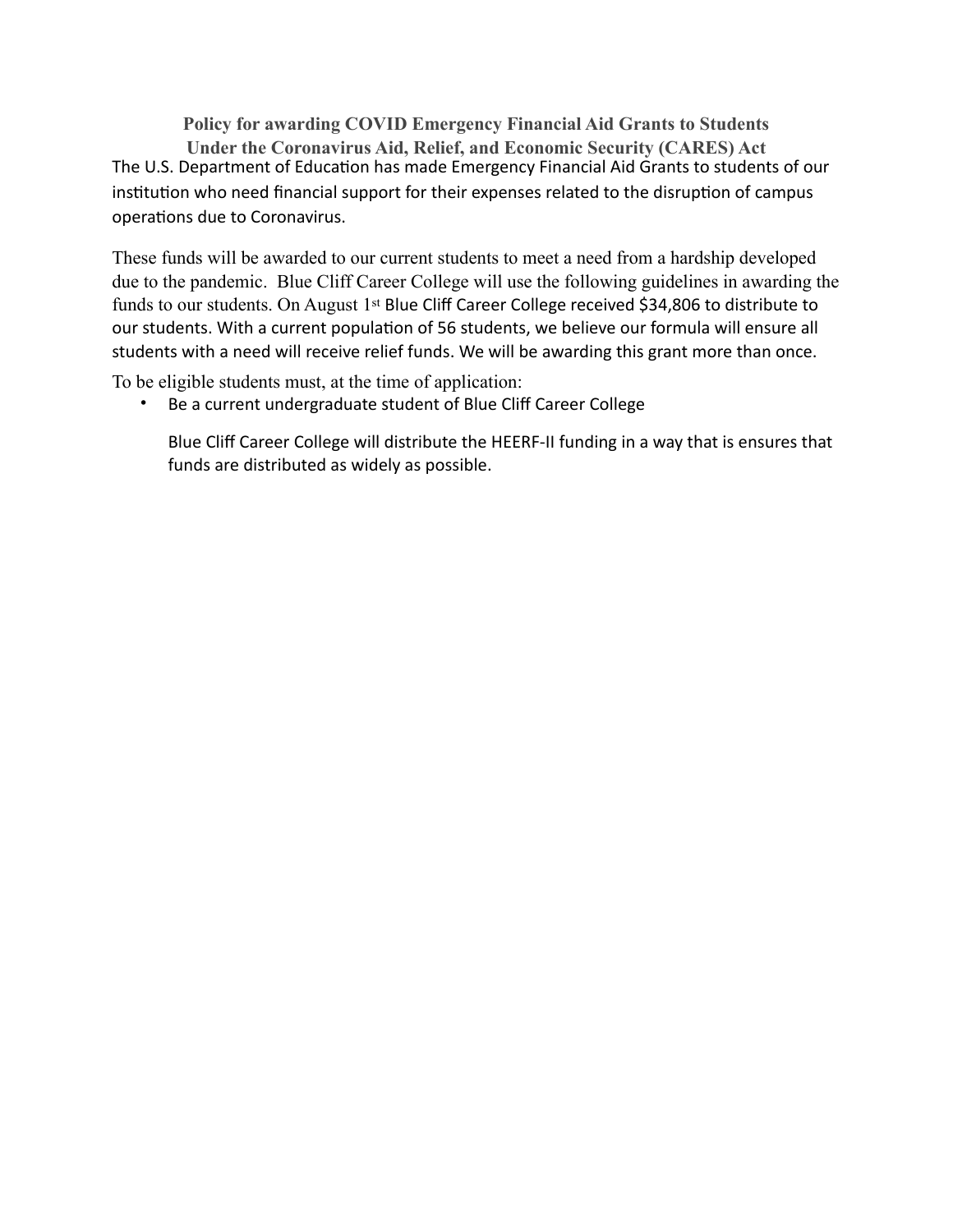- To avoid excessive withdrawals in accordance **Code of Federal Regulations Uniform Administrative Requirements, Cost Principles, and Audit Requirements** - 2 CFR Part 200 and Section-3474.10. available funds was awarded quarterly in the following proportions.
	- o 3rd Quarter \$15,647 approximately 45%
	- $\circ$  4<sup>th</sup> Quarter \$9,884 approximately 30%
	- $\circ$  1<sup>st</sup> Quarter \$6,200 approximately 20%
	- $\circ$  2<sup>nd</sup> Quarter \$3,084 approximately 5% plus the remaining funds from HEERF-II \$7636
- Award cut off dates will be 8/20/21, 11/20/21, 2/20/22, and 5/20/22.
- Students who have not received HEERF III grants and those with exceptional need will take precedence in the subsequent awards.
- Subsequent awards will take into account EFC's and Covid proofs from the previous award date
	- $\blacksquare$  11/20/21 (Covid diagnosis from 8/21/21 to 11/19/21 or loss of wages)
	- $\approx$  2/20/22 (Covid diagnosis from 11/20/21 to 2/19/22 or loss of wages)
	- $\overline{5}/20/22$  (Covid diagnosis from 2/20/22 to 5/19/22 or loss of wages)

The US Department of Education has made available Emergency Financial Aid grants that Blue Cliff Career College can distribute to students who need financial support for their expenses to the Coronavirus (including education expenses, course materials, technology, food, housing, healthcare, and childcare) This request form allows students to request provide proof of exceptional need and request additional aid. Our Financial Aid Office will use the information provided to determine any exceptional need. Once the completed form had been received we will begin the process to award and mail a check to you.

Please respond as soon as possible fill out the information requested below on this electric form and submit it to us. Remember to provide your current mailing address and phone number below; we will use this information to mail your funds and update our records.

Student Name:\_\_\_\_\_\_\_\_\_\_\_\_\_\_\_\_ Email: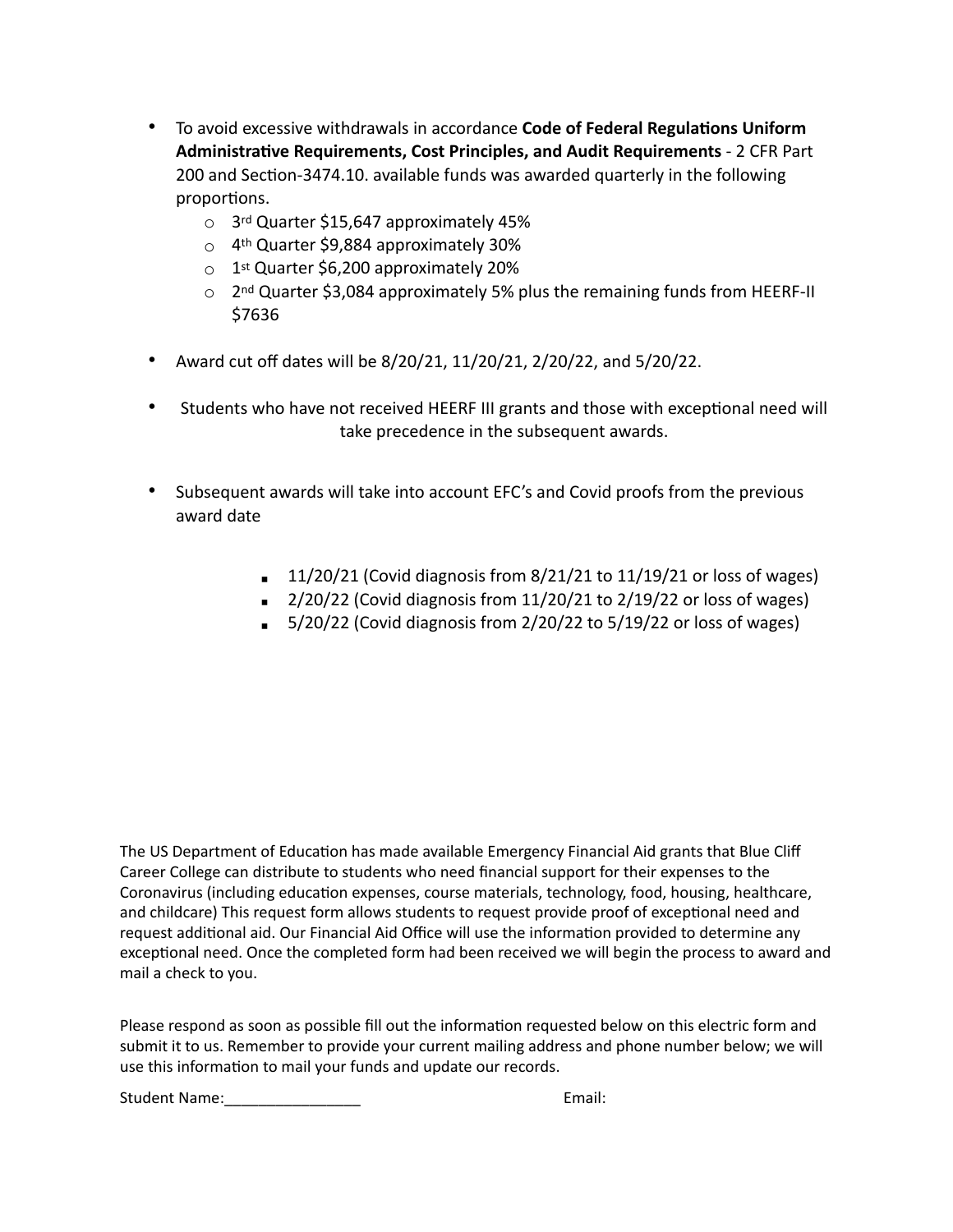| Phone No:_____________________                                                                                                                                                                                                                                                                                                                                                                                               | Mailing |  |
|------------------------------------------------------------------------------------------------------------------------------------------------------------------------------------------------------------------------------------------------------------------------------------------------------------------------------------------------------------------------------------------------------------------------------|---------|--|
|                                                                                                                                                                                                                                                                                                                                                                                                                              |         |  |
| Exceptional Need Questions (provide proof)                                                                                                                                                                                                                                                                                                                                                                                   |         |  |
| 1. Have you or any person living in your home tested positive for COVID?                                                                                                                                                                                                                                                                                                                                                     |         |  |
| $\overline{\phantom{a}}$ No                                                                                                                                                                                                                                                                                                                                                                                                  |         |  |
| _____ Yes, myself                                                                                                                                                                                                                                                                                                                                                                                                            |         |  |
| Yes, a child                                                                                                                                                                                                                                                                                                                                                                                                                 |         |  |
| Yes, a spouse or parent                                                                                                                                                                                                                                                                                                                                                                                                      |         |  |
| 2. Have you or any person living in your home missed work unpaid because of quarantine?                                                                                                                                                                                                                                                                                                                                      |         |  |
| $\overline{\phantom{0}}$ No                                                                                                                                                                                                                                                                                                                                                                                                  |         |  |
| <b>Press</b>                                                                                                                                                                                                                                                                                                                                                                                                                 |         |  |
| 2a. If yes can you estimate the wages lost. ____________                                                                                                                                                                                                                                                                                                                                                                     |         |  |
| 2. Other expenses caused by positive Covid test in your home.                                                                                                                                                                                                                                                                                                                                                                |         |  |
|                                                                                                                                                                                                                                                                                                                                                                                                                              |         |  |
|                                                                                                                                                                                                                                                                                                                                                                                                                              |         |  |
| I attest that these statements are true and accurate, and I am requesting an Emergency Financial Aid<br>Grant to help cover the costs of expenses incurred due to the Coronavirus pandemic. I understand that<br>I will be unable to revise this request after submitting it, and I understand that the administration at<br>my school will determine my eligibility for grant monies based on my responses to the questions | above.  |  |
|                                                                                                                                                                                                                                                                                                                                                                                                                              |         |  |
|                                                                                                                                                                                                                                                                                                                                                                                                                              |         |  |

Method

- Given the change from the previous emergency grant that BCCC must prioritize awards to students with exceptional need first. Blue Cliff first divided the student body based on EFC
- Then provided an exceptional needs application for students to express if they have a direct need caused by the pandemic.

| EFC. |        |    |  |
|------|--------|----|--|
|      | 60.71% | 35 |  |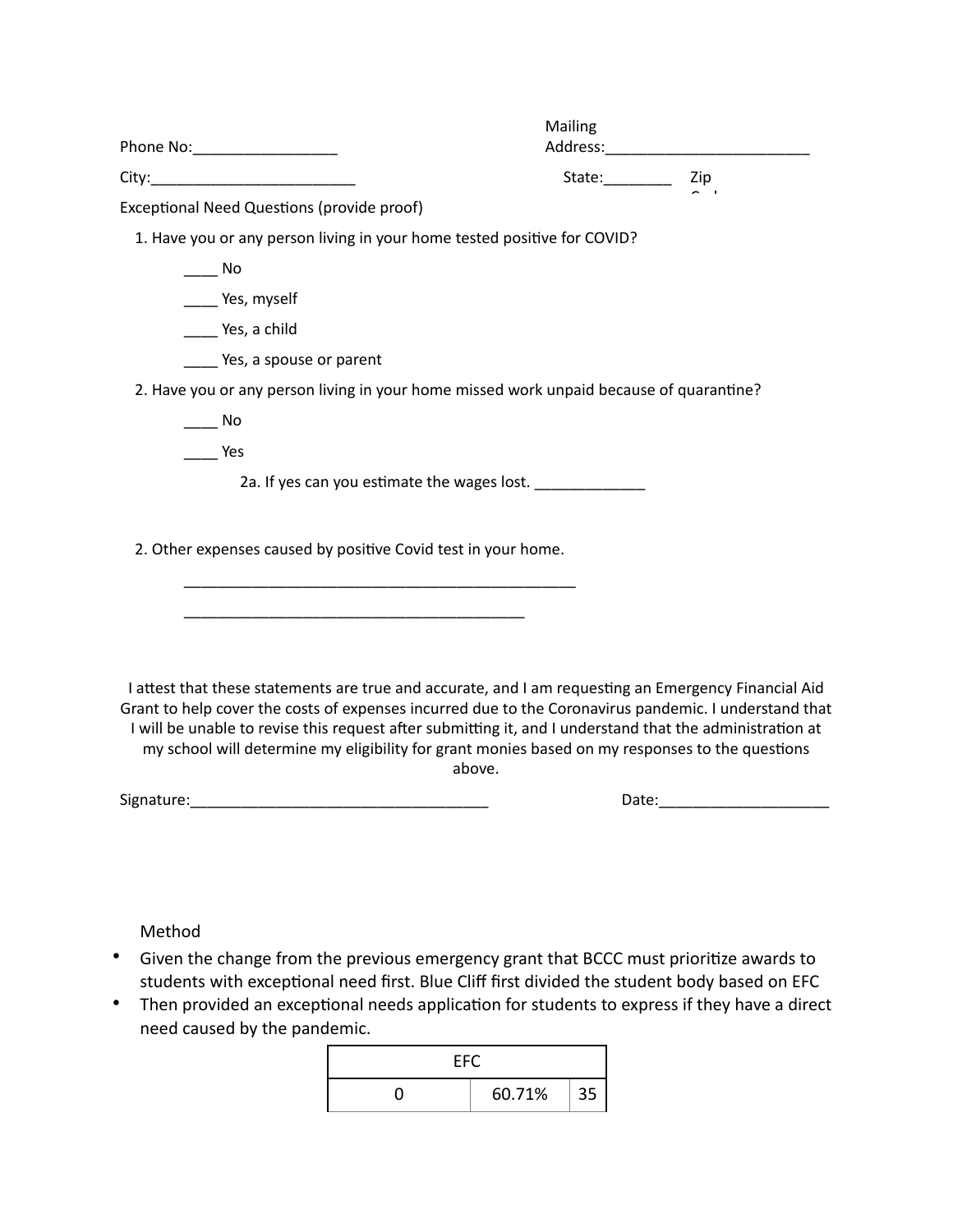| 1-1000    | 7.14%  |               |
|-----------|--------|---------------|
| 1001-2000 | 1.79%  | 1             |
| 2000-5000 | 3.57%  | $\mathcal{P}$ |
| 5000-7000 | 5.36%  | 3             |
| 7000-     | 21.43% | 12            |

•The funds will be disbursed to students quarterly. Until the funds are exhausted. Remaining HEERF II funds will be rolled into the total money available for emergency grants.

- EFC Percent For EFC Group Amount For EFC Group Amount of **Students** in EFC Group Award Amount  $0 \t 60.00\%$  \$9,397.80 34 \$276  $1-1000$  5.86% \$917.85 4 \$229 1001-2 000 1.00%  $\begin{array}{|c|c|c|c|c|c|c|c|} \hline \text{1.00\%} & \text{5156.63} & \text{1} & \text{5157} \ \hline \end{array}$ 2000-5  $\begin{array}{|c|c|c|c|c|}\hline \rule{0pt}{1.2cm} & 1.25\% & \end{array} \hspace{1.2cm} \begin{array}{|c|c|c|c|c|}\hline \rule{0pt}{1.2cm} & 1.25\% & \end{array} \hspace{1.2cm} \begin{array}{|c|c|c|c|c|}\hline \rule{0pt}{1.2cm} & 2 & \end{array} \hspace{1.2cm} \begin{array}{|c|c|c|c|c|}\hline \rule{0pt}{1.2cm} & 598 & \end{array}$ Covid\* 32%  $\binom{32\%}{7}$  \$4,994.93 23  $\binom{32\%}{7}$
- August 20th Award \$15,647

Max award \$503/Minimum award \$98

• Dec 3, 2021 Award \$9,884

|            | No of           |        |
|------------|-----------------|--------|
|            | <b>Students</b> |        |
|            | in EFC          | Award  |
| <b>EFC</b> | Group           | Amount |
| O          | 19              | \$276  |
| 1-1000     |                 | \$229  |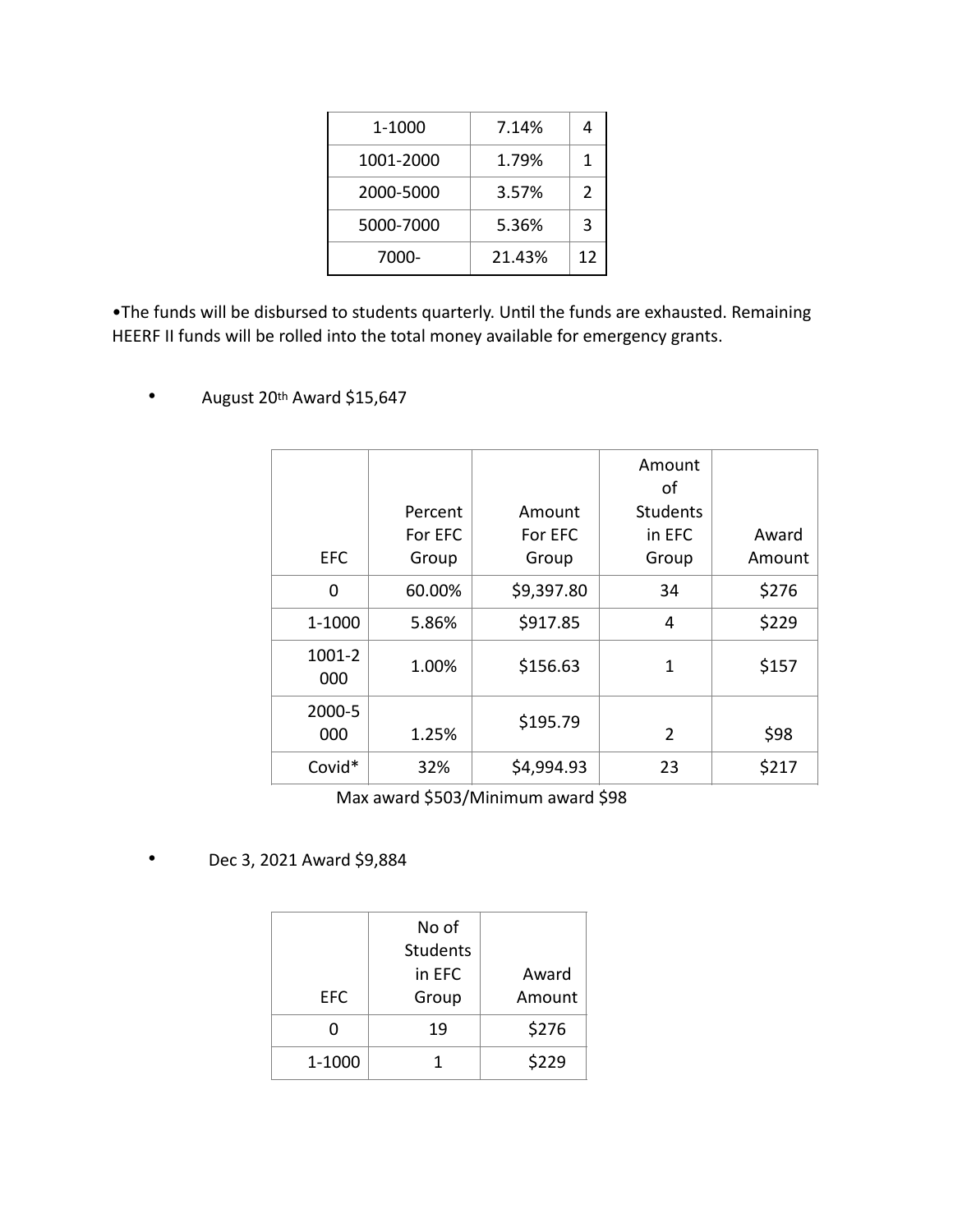| 1001-2<br>000 | n  | \$157 |
|---------------|----|-------|
| 2000-5<br>000 |    | \$98  |
| Covid*        | 20 | \$227 |

Max award \$503/Minimum award \$98

• March 3, 2022 Award \$6200

| <b>EFC</b>    | No of<br><b>Students</b><br>in EFC<br>Group | Award<br>Amount |
|---------------|---------------------------------------------|-----------------|
| 0             | 6                                           | \$276           |
| 1-1000        | $\overline{2}$                              | \$229           |
| 1001-2<br>000 | U                                           | \$157           |
| 2000-5<br>000 | n                                           | \$98            |
| Covid*        | 18                                          | \$227           |

Max award \$503/Minimum award \$227

• June 14, 2022 Award \$10,720

| <b>EFC</b> | No of<br><b>Students</b><br>in EFC<br>Group | Award<br>Amount |
|------------|---------------------------------------------|-----------------|
| ŋ          | 6                                           | \$276           |
| 1-1000     | 1                                           | \$229           |
| 1001-2000  | 0                                           | \$157           |
| 2000-5000  | 0                                           | \$98            |
| Covid*     | 3                                           | \$227           |
| GAS/Tran** | 67                                          | \$122           |

Max award \$503/Minimum award \$122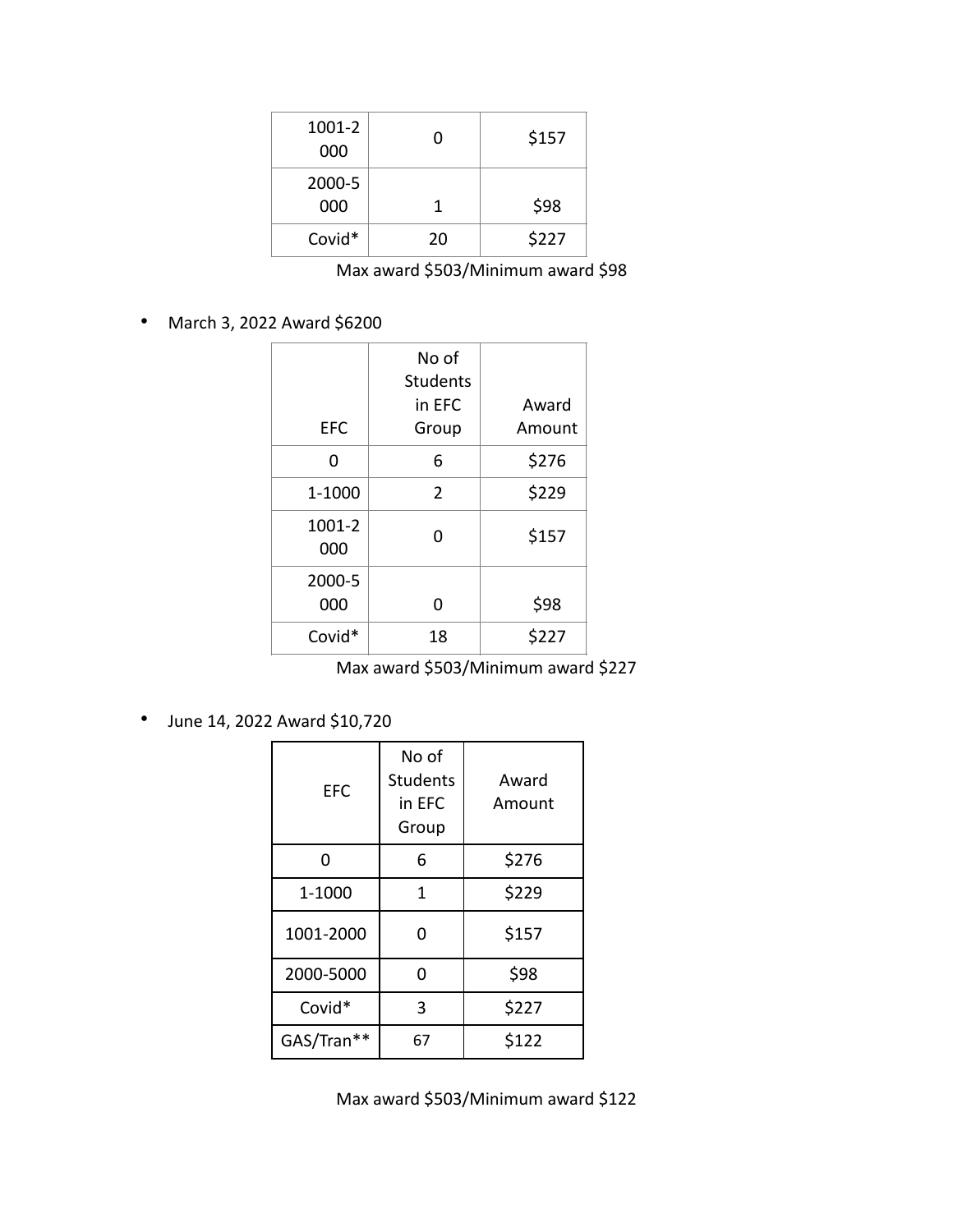\* Students with actual proof of Covid or loss of wages because of Covid/quarantine in the last 90 days

\*\* Since COA has changed because gas has risen to \$4.56 a gallon a once time transportation/ gas award was added.

•The funds will be disbursed to the ledger as HEERF-III Grant and then immediately followed by a Student Refund check for the same amount with the description HEERF-III Grant Funds. See sample Student Account below.

## **BLUE CLIFF SCHOOL CAREER COLLEGE, INC.**

2970 Cottage Hill Rd Ste 175 Mobile, AL 36606 US [sarah@blue.edu](mailto:sarah@blue.edu)

## **Statement**

| DATE       | <b>DESCRIPTION</b>                          | <b>AMOUN</b> | <b>BALANC</b> |
|------------|---------------------------------------------|--------------|---------------|
| 04/17/2020 | <b>Balance Forward</b>                      |              | 3,783.00      |
| 04/29/2020 | Invoice #25232                              | 4,950.00     | 8,733.00      |
|            | $-- 04/29/2020901-1500$ Tuition =           |              |               |
|            | \$4,950.00                                  |              |               |
| 5/27/2020  | <b>HEERF-III Grant</b>                      | 503.00       | 8,230.00      |
| 5/27/2020  | <b>HEERF-III Grant Funds CHECK</b><br>HENO1 | 503.00       | 8,733.00      |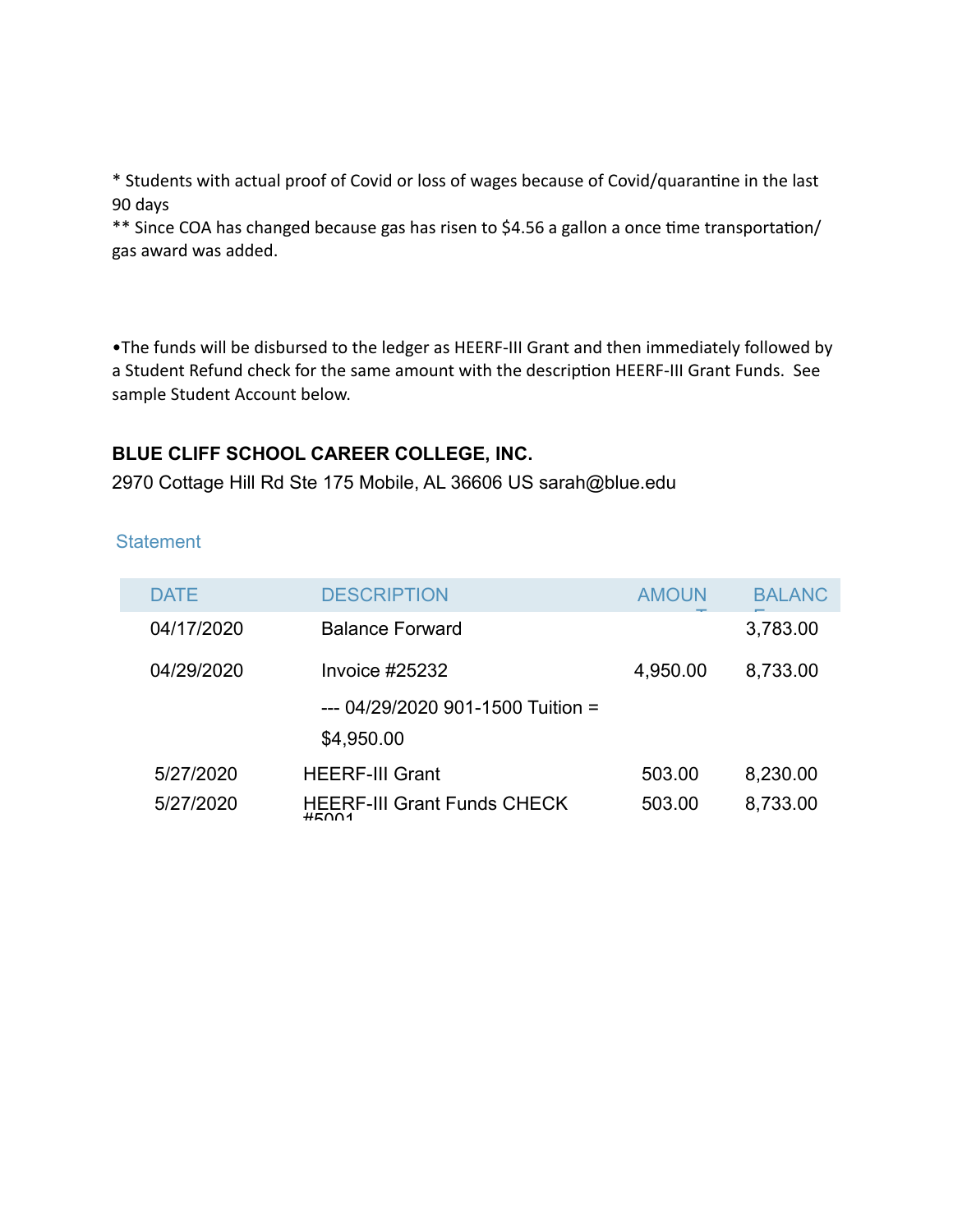| <b>CARES GRANT FUNDS</b> |                         |                                                               |                                                               |                                                               |                   |                         |
|--------------------------|-------------------------|---------------------------------------------------------------|---------------------------------------------------------------|---------------------------------------------------------------|-------------------|-------------------------|
| Date                     | Grant<br><b>Balance</b> | Amount<br>Granted to<br>students                              | No. of<br>Student<br>s<br>Granted                             | Maximum<br>Award                                              | Minimu<br>m Award | Grant<br><b>Balance</b> |
| 4/7/2021                 | \$59,289.00             |                                                               |                                                               | <b>HEERF-II Added</b>                                         |                   | \$59,289.0              |
| 4/7/2021                 | \$59,289.00             | \$40,726.73                                                   | 42                                                            | \$1,270.45                                                    | \$254.10          | \$18,562.2              |
| 4/26/2021                | \$29,800.83             | \$10,925.90                                                   | 11                                                            | \$1,270.45                                                    | \$254.10          | \$7,636.37              |
| 5/26/2021                | \$7,637.37              |                                                               |                                                               | No grants awarded per: 2 CFR Part 200 and<br>Section-3474.10. |                   | \$7,636.37              |
| 6/26/2021                | \$7,637.37              |                                                               | No grants awarded per: 2 CFR Part 200 and<br>Section-3474.10. |                                                               |                   | \$7,636.37              |
| 7/26/2021                | \$7,637.37              |                                                               | No grants awarded per: 2 CFR Part 200 and<br>Section-3474.10. |                                                               |                   | \$7,636.37              |
| 8/4/2021                 | \$34,806.00             |                                                               |                                                               | <b>HEERF-III Added</b>                                        |                   | \$42,451.8              |
| 8/31/2021                | \$42,451.88             | \$15,647.00                                                   | 46                                                            | \$503.00                                                      | \$98.00           | \$26,804.8              |
| 9/30/2021                | \$26,804.88             | No grants awarded per: 2 CFR Part 200 and<br>Section-3474.10. |                                                               |                                                               | \$26,804.8<br>8   |                         |
| 10/31/202<br>1           | \$26,804.88             |                                                               |                                                               | No grants awarded per: 2 CFR Part 200 and<br>Section-3474.10. |                   | \$26,804.8<br>8         |
| 11/30/202<br>1           | \$26,804.88             | No grants awarded per: 2 CFR Part 200 and<br>Section-3474.10. |                                                               |                                                               | \$26,804.8<br>8   |                         |
| 12/3/2021                | \$26,804.88             | \$10,111.00                                                   | 33                                                            | \$503.00                                                      | \$98.00           | \$16,693.8              |
| 1/30/2022                | \$16,693.88             | Funds Returned Pulled in error \$227                          |                                                               |                                                               | \$16,920.8        |                         |
| 2/28/2022                | \$16,920.88             | No grants awarded per: 2 CFR Part 200 and<br>Section-3474.10. |                                                               |                                                               | \$16,920.8<br>8   |                         |
| 3/31/2022                | \$16,920.88             | \$6,200.00                                                    | 24                                                            | \$503.00                                                      | \$227.00          | \$10,720.8              |
| 4/30/2022                | \$10,720.88             | No grants awarded per: 2 CFR Part 200 and<br>Section-3474.10. |                                                               |                                                               | \$10,720.8<br>8   |                         |